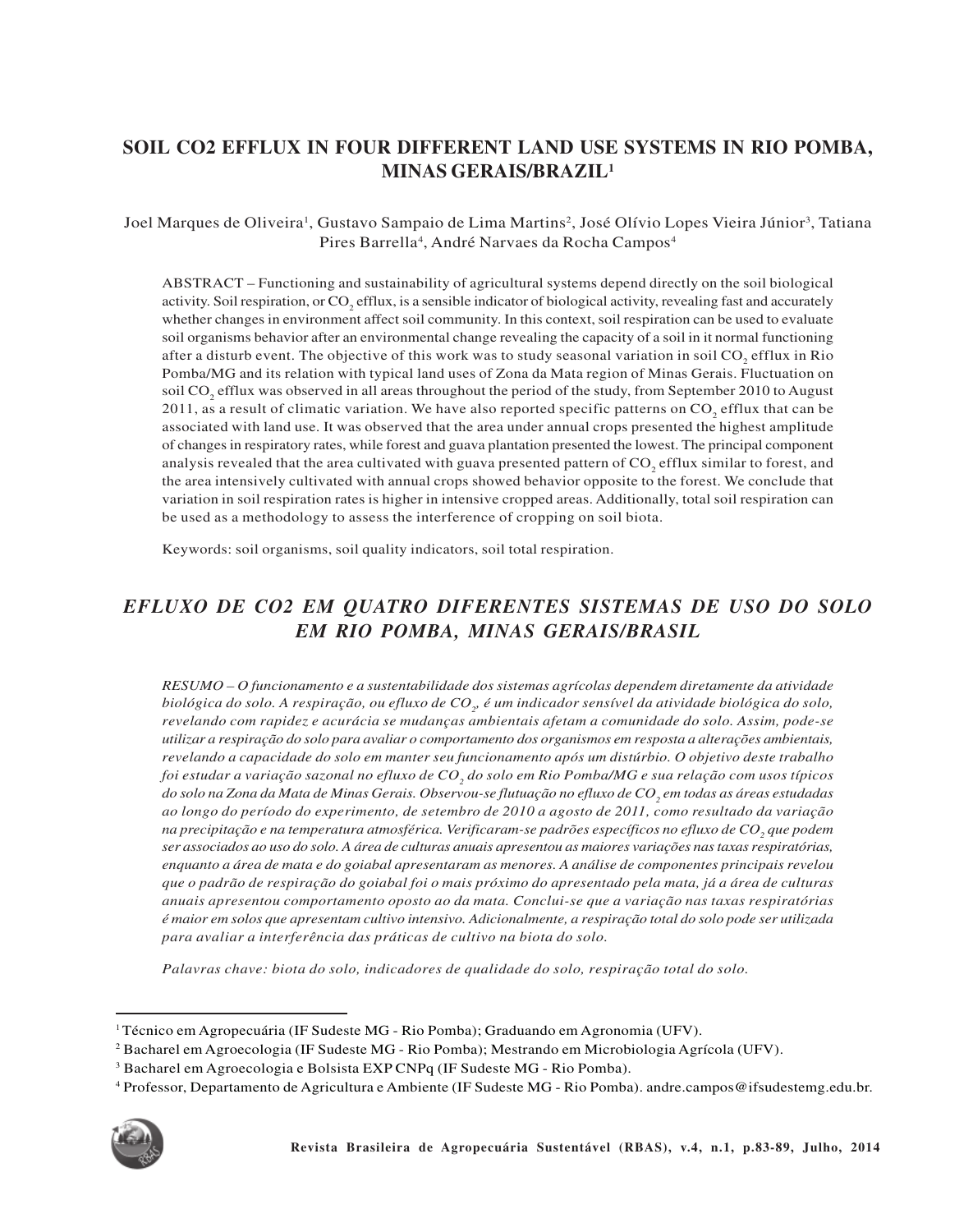## **1. INTRODUCTION**

Functioning and sustainability of agricultural production systems depends directly on the soil biological activity (Higa & Parr, 1994). In this context, evaluation of soil biological fraction is important to verify the effect of land use and climatic changes in soil community (Raich & Tufekcioglu, 2000). Effect of land use in soil organisms is poorly reported in Zona da Mata of Minas Gerais, and it comprehension may be helpful to define agricultural practices that contributes to maintain or increase soil biological quality.

Soil organisms are responsible to many processes linked to productivity and sustainability in agriculture. Nutrient cycling is one of these process, revealing the capability of a system in reduce nutrient losses by using efficiently environmental resources (Buerkert *et al.,* 2011). Also, the activity of microorganisms on the carbon cycle is central to maintain or increase levels of soil organic matter (SOM), which is a challenge for modern tropical agriculture (De-Polli *et al.,* 2005). In tropical soils, organic matter is a fundamental component for crop production and sustainability once it increases cationic exchange capacity, reducing nutrient lixiviation and adsorption to clay (De-Polli *et al.,* 2005). Increasing SOM is also environmentally important, once carbon fixation in soil may help to mitigate high levels of atmospheric CO<sub>2</sub> (Silveira & Freitas, 2007).

Soil quality can be defined as ¨*The capacity of a specific kind of soil to function, within natural or managed ecosystem boundaries, to sustain plant and animal productivity, maintain or enhance water and air quality, and support human health and habitation"* (Doran & Parkin, 1994). In order to function as previously described, the role of microorganisms cannot be excluded, once they promote plant growth with increasing supply of water (Augé, 2001), nutrients (Ingham & Trofymow, 1985), and protecting plants against pathogenic organisms (Bezemer & Dam, 2005). This way, evaluation of the soil biological activity can be used as predictive tool to verify the effect of agricultural practices in soil biological processes.

Soil organisms are sensible to changes caused by management practices and high quality soils have intense biological activity with balanced populations (Tótola & Chaer, 2002). Diversely from chemical and physical indicators of soil quality, establishment of soil biological quality parameters is very complex (Arshad

& Martin, 2002). Nevertheless, soil respiration is among the indicators that can be used in order to study soil biological quality (USDA-ARS 1998) because it presents high correlation with many production and sustainable parameters (Arshad & Martin, 2002).

Soil respiration, or soil  $CO<sub>2</sub>$  efflux, is the sum of autotrophic (roots, algae, and cianobacteria) and heterotrophic (micro-, meso-, and macrofauna) respiration and, to less extend, chemical oxidation of carboncontaining materials (Raich & Schlesinger, 1992; Hanson *et al.,* 2000). Soil respiration is an indicator of biological activity, which reveals fast and accurately whether changes in environment affect soil community (Hanson *et al.,* 1993). However, interpretation of respiration data requires attention because a raise in respiration rates can be triggered either by an increase in the productivity or by the stress arising from an environmental disturb (Islam & Weil, 2000).

In this context, soil respiration can be used to evaluate the effect of land uses on soil organisms behavior after an environmental change revealing soil resistance. Soil resistance can be defined as the capacity of a soil in maintaining the functioning after a disturbance event (Seybold *et al.,* 1999). Thus, the use of soil respiration to access soil resistance is a convenient manner to the comprehension of ecosystem stability (Tilman & Downing, 1994). The objective of this work was to study seasonal variation in soil  $CO_2$  efflux in Rio Pomba/MG and its relation with typical land uses of Zona da Mata region of Minas Gerais.

#### **2. MATERIALAND METHODS**

#### **Experiment location**

This study was conducted at the Laboratory of Soil Microbiology/Department of Agriculture and Environment of Instituto Federal de Educação, Ciência e Tecnologia do Sudeste de Minas Gerais (IF Sudeste MG). Areas under investigation are located in Rio Pomba/ MG, Brazil, in a Red-Yellow Latosol.

#### **Edafo-climatic characterization of the areas**

Soil respiration analyses were performed from September 14<sup>th</sup>, 2010 to August 25<sup>th</sup>, 2011, as indicated in Figure 1. Meteorological data were obtained at "Sistema de Meteorologia e Recursos Hídricos do Estado de Minas Gerais" (Figura 1).

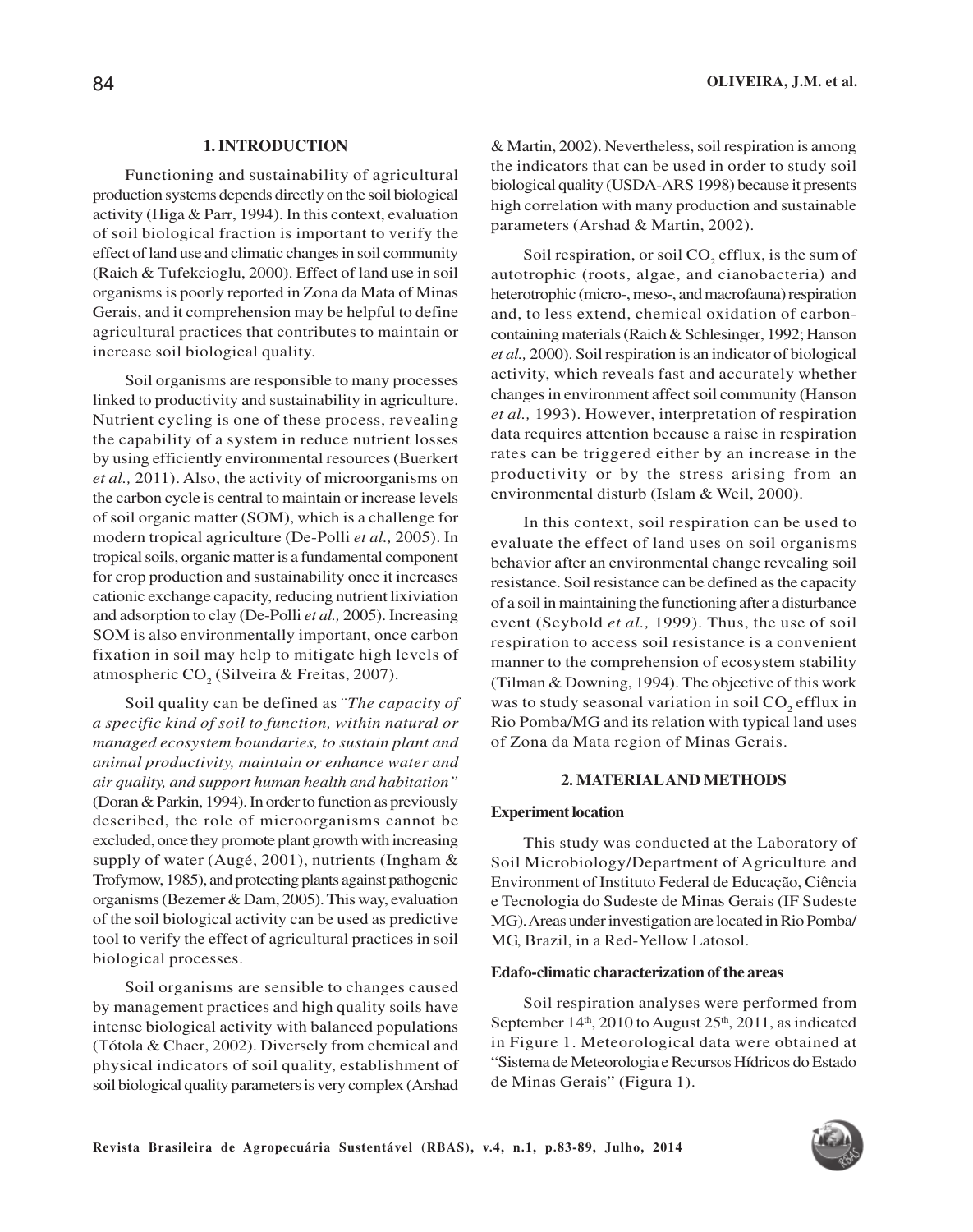

Figure 1 - Daily precipitation (columns - mm) and mean temperature (line - °C) in Rio Pomba/MG from September 2010 to August 2011. Data was obtained at "Sistema de Meteorologia e Recursos Hídricos do Estado de Minas Gerais" (SIMGE – http://ricardonun.Dominiotemporario.com/monitoramento/chuva\_diaria.html#). Vertical lines indicate

Analysis were realized in four areas which represents the main land uses at Zona da Mata of Minas Gerais: 1. Forest Area – (21<sup>o</sup>14'30" S; 43<sup>o</sup>09'17" O; alt. 449 m) formerly a cattle pasture, today it presents Atlantic secondary forest vegetation originated from natural regeneration with sixty years old; 2. Coffee area – (21o14'47" S; 43o09'19" O; alt. 453 m) *Coffea arabica* var. *Oeiras* cultivated in organic system intercroped with the legume tree *Gliricidia sepium*, both with five years old receiving amendments with organic composts from animals and plants; 3. Guava cultivation area –  $(21°14'41" S; 43°09'57" O, alt. 490 m)$ *Psidium guajava* var. *Paluma* with eight years old. Nowadays this area is in transition from conventional to organic agriculture; 4. Annual crops area  $-(21°15'57" S;$ 43o09'93" O, alt. 442 m) area intensively and conventionally cultivated with maize, *Zea mays* variety Ag 10-15, and common bean *Phaseolus vulgaris*. Over the last 30 years, annual crops area received 8-28- 16 fertilizer, insecticide, and pre-emergence herbicide. Soil chemical analysis for each of these areas was

performed by the Laboratory of Soil Chemical Analysis/ IF Sudeste MG – *Campus* Rio Pomba (Table 1).

#### **Evaluation of soil respiration**

Soil Respiration was evaluated using chambers covering 11 cm<sup>2</sup> using a flask containing  $10$  ml  $0.5$  mol  $L<sup>-1</sup>$ NaOH as  $CO<sub>2</sub>$  trap. Four chambers were installed randomly in each area described above. After 24 hours, flasks containing alkali were hermetically closed and transported to the Laboratory of Soil Microbiology. Finally, quantification of  $CO<sub>2</sub>$  evolved by soil organisms respiration was realized by titration with HCl  $0.25 \text{ mol} L^{-1}$ , as described by Carvalho *et al.* (2008).

#### **Statistical analysis**

The experiment was conducted in a completely randomized design with four repetitions, in a factorial 4 (areas) x 11 (months) arrangement. Data were submitted to variance analyses and the means were grouped using Scott-Knott at 5% of probability. Finally, a Principal Component Analysis was performed to compare the

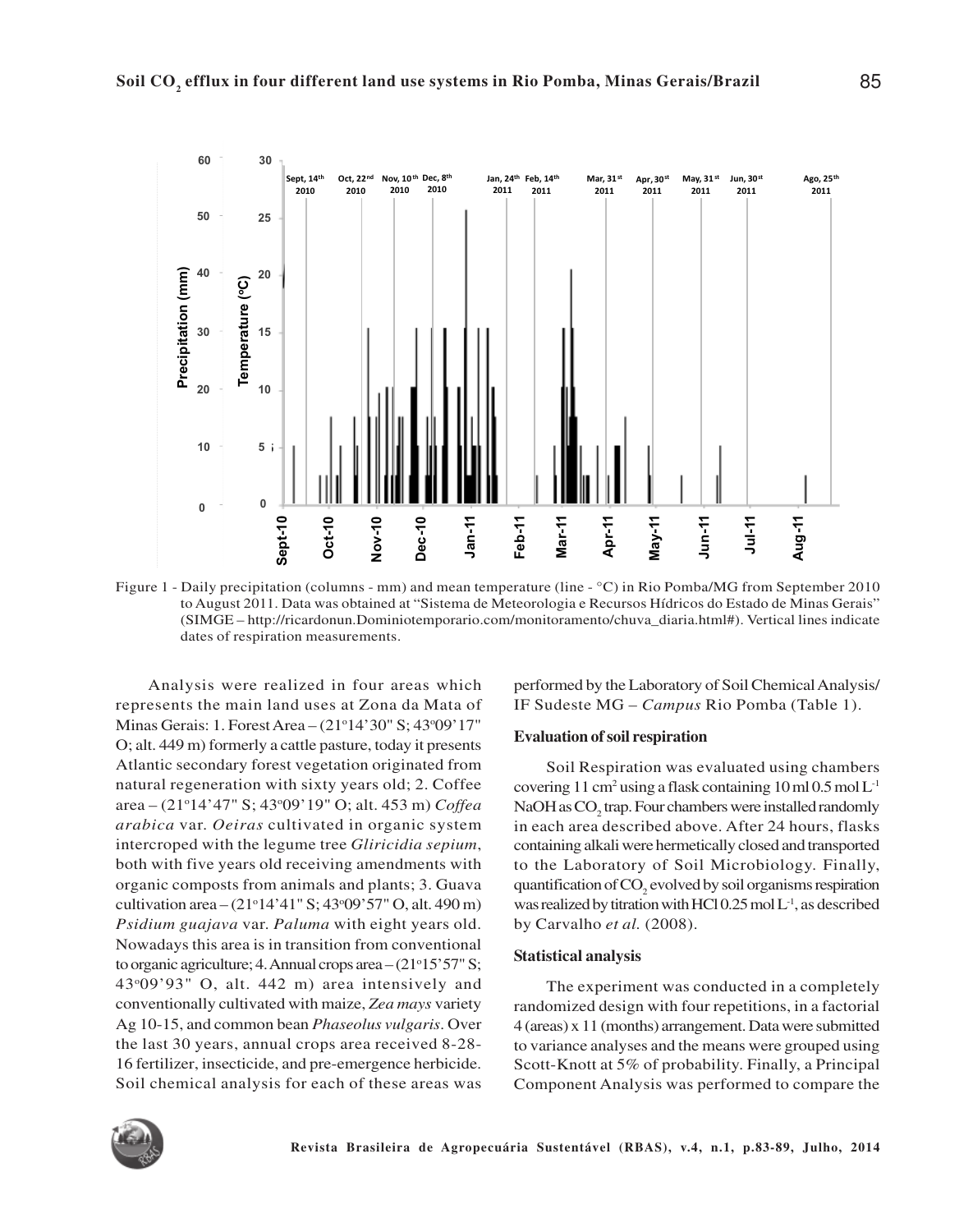**OLIVEIRA, J.M. et al.**

| Item                                                     | Forest | Coffee plantation | Guava plantation | Annual crops area |
|----------------------------------------------------------|--------|-------------------|------------------|-------------------|
| $pH$ (H <sub>2</sub> O) <sup>11</sup>                    | 5.7    | 6.6               | 6.2              | 6.0               |
| $P$ (mg dm <sup>-3</sup> )                               | 4.6    | 2.2               | 54.8             | 39.6              |
| K $(mg dm^{-3})$                                         | 100    | 158               | 132              | 166               |
| $Ca^{2+}$ (cmol <sub>c</sub> dm <sup>-3</sup> )          | 1.5    | 2.9               | 3                | 1.8               |
| $Mg^{2+}$ (cmol <sub>c</sub> dm <sup>-3</sup> )          | 0.5    | 2.0               | 0.7              | 0.8               |
| $Al^{3+}$ (cmol <sub>c</sub> dm <sup>-3</sup> )          | 0.0    | 0.0               | 0.0              | 0.0               |
| $H + Al^{3+} (cmolc dm-3)$                               | 5.4    | 2.1               | 1.32             | 2.7               |
| $SB$ (cmol <sub><math>_2</math></sub> dm <sup>-3</sup> ) | 2.3    | 5.3               | 3.7              | 3.0               |
| CTC (t) $\text{(cmol}_c \text{ dm}^{-3}\text{)}$         | 2.3    | 5.3               | 3.7              | 3.0               |
| CTC (T) (cmol <sub>c</sub> dm <sup>-3</sup> )            | 7.7    | 7.4               | 5.0              | 5.7               |
| $V(\%)$                                                  | 29.5   | 71.6              | 74               | 52.8              |
| MO (dag/kg)                                              | 3.87   | 0.56              | 1.8              | 3.46              |

Table 1 - Chemical analysis of soil sampled in September 2010 in the areas studied in this work

<sup>\1</sup>Chemical analysis was performed in the Laboratory of Soil Chemical Analysis/IF Sudeste MG - *Campus* Rio Pomba using standard methods<br>described by Empresa Brasileira de Pesquisa Agropecuária - Embrapa (1997).

behavior of CO<sub>2</sub> efflux of from each area throughout the time.

#### **3. RESULTS AND DISCUSSION**

We analyzed *in situ* soil CO<sub>2</sub> efflux in forest, coffee plantation, guava plantation and annual crops area in Rio Pomba/MG. The results showed that  $\mathrm{CO}_2^{\phantom{\dag}}$  efflux patterns throughout the year could be associated to the land use and cropping practices (Figure 2).

Despite of the land use effects in soil  $CO<sub>2</sub>$  efflux, we observed reduction on soil  $CO_2$  efflux beginning in October 2010 and in May 2011 for all analyzed areas. In the beginning of the raining season, October to December 2010, soil respiration initially decreased, returning to the average levels in January 2011 (Figure 2). Our results contrast with observations that indicate increase in respiration rates during raining period (Davidson, 2000). In this last experiment, the effect of water on soil respiration could be linked to increase in primary production. In our study, we can link reduced respiration with fulfillment of soil pores with water. This reduces the availability of  $O_2$  for soil organisms metabolism, thus reducing soil respiration (Kaschuk *et al.,* 2010).

Decrease in soil  $CO<sub>2</sub>$  efflux was observed after temperature reduction in May and June 2011. In a global scale study, it was observed that temperature showed the highest correlation with soil respiration, considering a single environmental factor (Raich & Schlesinger, 1992). Additionally, increase in soil  $CO<sub>2</sub>$  efflux is reported to occur in high temperatures (Schlesinger & Andrews.



Figure 2 - Soil respiration (mg  $C$ - $CO_2$  m<sup>-2</sup> s<sup>-1</sup>) in forest, coffee plantation, guava plantation and annual crops area in Rio Pomba/MG from September 2010 to August 2011.

2000). Temperature effect on soil  $CO<sub>2</sub>$  efflux is probably related with the rate of enzymatic reactions (Tótola & Chaer, 2002). This way, the decrease on atmosphere temperature reduced the rates of biological reactions in soil, consequently soil respiration.

Comparison between areas with different land uses in a single period of the year is not informative about the effect of cropping in  $CO<sub>2</sub>$  efflux. In our experiment. when  $CO<sub>2</sub>$  efflux levels are compared for each individual month, they are equal in 6 of 11 months for analyzed areas (Table 1). In the five remaining months, no consistent

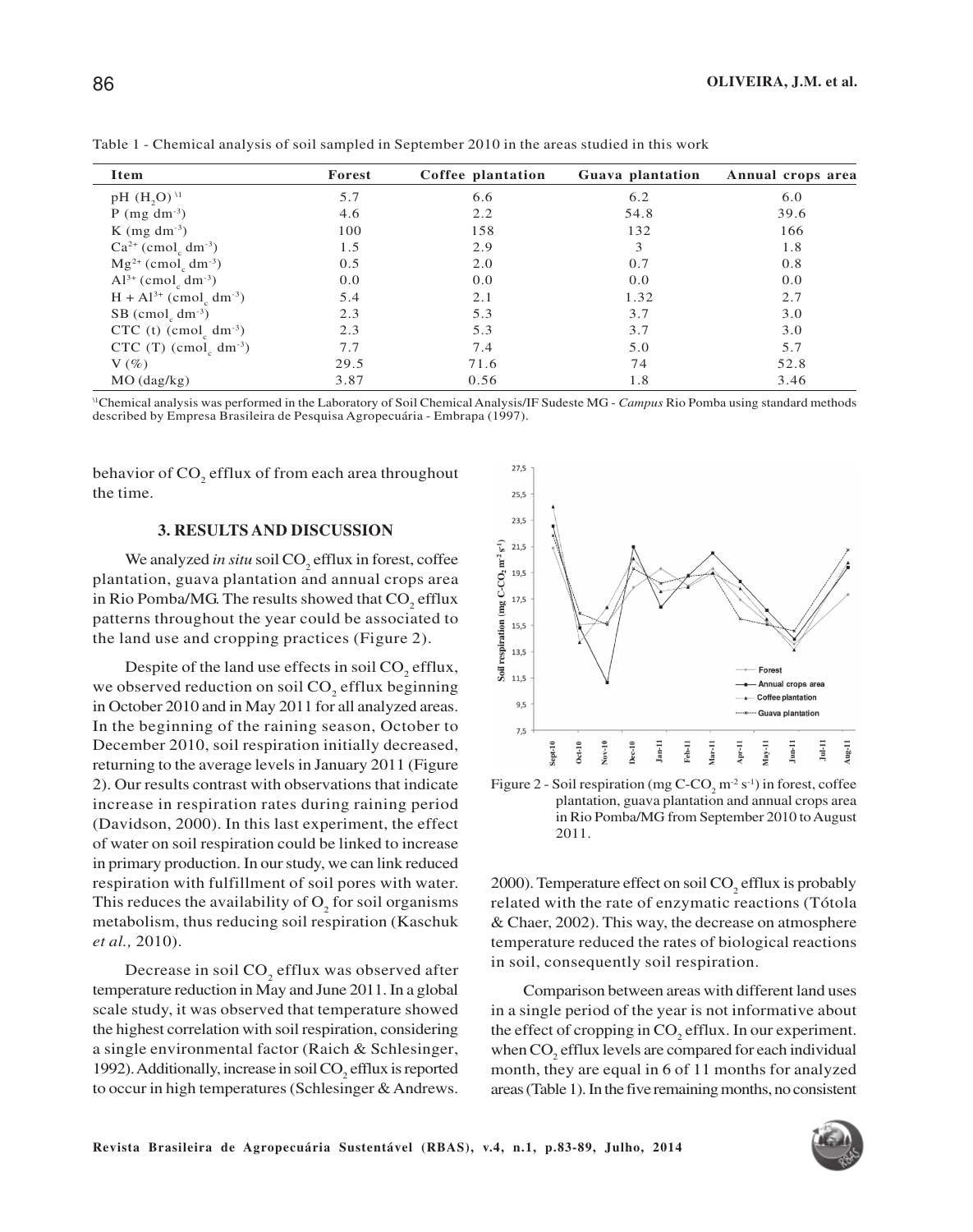behavior was observed (Table 1), showing that measurements of soil  $CO<sub>2</sub>$  efflux in only one period of the year are not informative and could give rise to contrasting conclusions.

However, we observed that long term analysis of  $CO<sub>2</sub>$  efflux is more suitable to evaluate the relationship between microbial activity and land use in our region. Over all, forest and guava plantation showed the lowest amplitude on  $CO_2$  efflux (Amplitude = Biggest  $CO_2$  efflux in the year - Shortest  $CO<sub>2</sub>$  efflux in the year) during the period of the study, respectively, 7.34 and 7.26 mg  $C$ - $CO<sub>2</sub>$ m<sup>-2</sup> h<sup>-1</sup> (Table 1). Annual crops area and coffee plantation showed the highest amplitudes, respectively, 11.92 and 10.89 mg C-CO<sub>2</sub> m<sup>-2</sup> h<sup>-1</sup> (Table 1). It is well reported that land use can interfere on soil  $CO<sub>2</sub>$  efflux (Hanson *et al.,* 1993; Reeve *et al.,* 2010) and that intensive cropping practices, such as tillage, triggers an increased soil CO<sub>2</sub> efflux (Schlesinger & Andrews, 2000). Our results corroborate these observations, showing that soil respiration is affected by land use.

Soil CO<sub>2</sub> efflux can reveal soil microbial resistance after environmental changes. Resistance can be defined as the capacity of a soil microbial community in maintains biological function unaltered after a disturbance (Seybold *et al*., 1999). This concept can be associated with ecosystem stability (Tilman & Downing, 1994) and thus can be linked to the effects of agricultural practices on soil microbial communities.

Analysis of soil respiration revealed high resistance of soil organisms in Forest and Guava plantation. Our results agree with other reports that indicate that soil

respiration in native vegetation area is less variable than cropped areas (Davidson, 2000; Pinto-Júnior *et al.,* 2009). This way, soil respiration analysis can be used as tool to verify the ecosystem stability, helping to evaluate the effect of a land use to local soil biological quality (Tilman & Downing, 1994).

Comparing variation of respiration patterns of the annual crops area with results observed for Forest, we concluded that high floristic diversity was associated with high resistance of soil biological community (Figure 2). Also, we observed that amplitude on respiration rates at guava plantation were inferior to those reported in coffee plantation (Table 2). In this last comparison, both systems are organic, increasing vegetal diversity by the presence of weeds, which contributes to the increase on soil resistance (Borron, 2006). Nevertheless, specific characteristics of coffee plantation, such as the presence of *Gliricidia sepium,* a deciduous legume tree (Parrota, 1992), and the frequent use of organic manure, contributed to the higher variation in  $CO<sub>2</sub>$  efflux rates reported herein.

Principal Components Analysis (PCA) showed that CO<sub>2</sub> efflux patterns in guava plantation were similar to those observed in Forest (Figure 3). Also, it was revealed that the pattern of soil  $\mathrm{CO}_2$  efflux observed in annual crops area was the most dissimilar to those verified for forest (Figure 3). Considering that forest is the best reference condition for Rio Pomba, this analysis showed that intensive cropping practices triggered the most pronounced modifications on soil organisms metabolism.

Soil respiration (mg  $C$ - $CO<sub>2</sub>$  m<sup>-2</sup> s<sup>-1</sup>) **Month/Year Forest Annual crops area Coffee plantation Guava plantation** September 2010 21.38 aB<sup>\1</sup> 23.04 aB 24.54 aA 22.33 aB October 2010 15.54 cA 15.30 dA 14.20 eA 16.41 cA November 2010 15.70 cA 11.12 eB 16.88 dA 15.54 cA December 2010 18.38 bB 21.46 aA 20.59 bA 19.81 bA January 2011 19.80 aA 16.88 cA 18.07 cA 18.70 bA February 2011 18.50 bA 19.29 bA 18.42 cA 19.21 bA March 2011 19.80 aA 20.99 aA 19.49 bA 19.41 bA April 2011 17.44 bA 18.86 bA 18.30 cA 17.59 cA May 2011 15.74 cA 16.65 cA 13.69 eB 16.33 cA June 2011 14.04 cA 14.44 dA 13.65 eA 15.07 cA August 2011 17.83 bB 19.90 bA 20.28 bA 21.23 aA

Table 2 - Monthly comparison of soil respiration in forest, coffee plantation, guava plantation and annual cropping area in Rio Pomba/MG from September 2010 to August 2011

\1Means with the same letter indicates no difference by Scott-Knott test at 5% probability. Lowercase letters indicate comparisons between lines and capital letters comparisons between columns. Coefficient of variation (CV) = 7.90%.

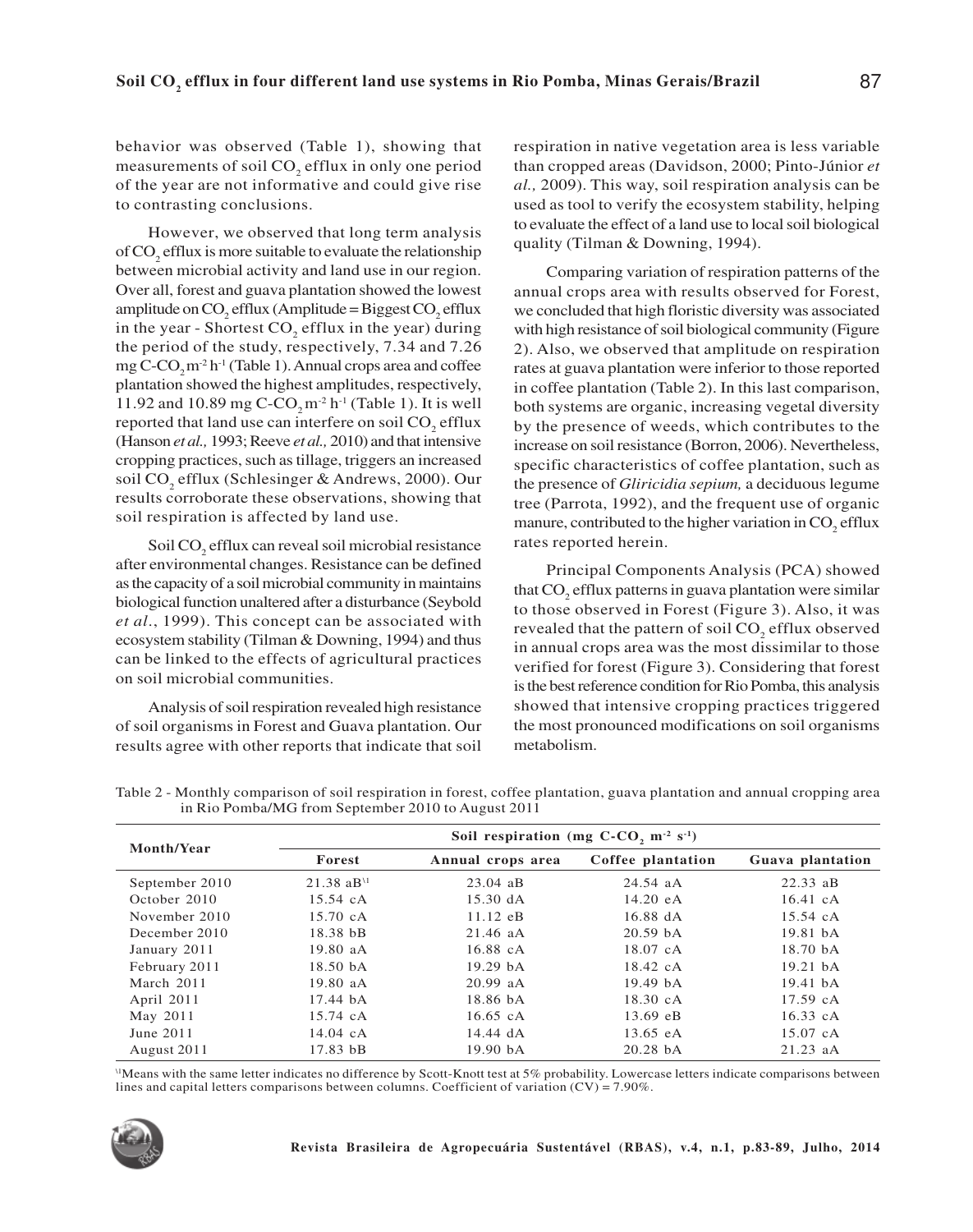

**Component 1 (48,33%)**

Figure 3 - Principal components analysis based on soil respiration data (mg  $C$ - $CO_2$  m<sup>-2</sup> s<sup>-1</sup>) in the different land use areas in Rio Pomba/MG. Annual crops area. Forest, coffee plantation and guava plantation from September 2010 to August 2011.

### **4. CONCLUSION**

Interference of seasonal environment changes on soil respiration rates are affected by land use system. This variation was more pronounced in intensively cultivated soil with lower floristic diversity. This way, soil respiration can be used to evaluate the effect of agricultural practices on soil organisms, revealing soil microorganism's resistance and soil biological quality. However, this evaluation is only worthy if continuously performed to reveal the variation range on biological activity after seasonal changes of environmental conditions.

#### **5. ACKNOWLEDGEMENTS**

Authors are grateful to IF Sudeste MG (Apoio a Grupos de Pesquisa). MEC-SETEC/MAPA (Apoio à Núcleos de Estudo em Agroecologia) and CNPq - Chamada 46/2012 (407082/2012-3) for financial support.

## **6. LITERATURE CITED**

ARSHAD. M.A.; MARTIN. S. Identifying critical limits for soil quality indicators in agroecosystems. **Agriculture, Ecosystems and Environment**, v.88, p.152-160, 2002.

AUGÉ. R.M. Water relations. drought and vesicular-arbuscular mycorrhizal Symbiosis. **Mycorrhiza**, v.11, p.3-42, 2001.

BEZEMER. T.M.; van DAM, N.M. Linking aboveground and belowground interactions via induced plant defenses. **Trends in Ecology & Evolution**, v.20, p.617, 2005

BORRON, S. **Building resilience for an unpredictable future: how organic agriculture can help farmers adapt to climate change**. Food and Agriculture Organization of the United Nations, Rome, August 2006. 25p.

BUERKERT. A.; JOERGENSEN. R.G.; LUDWIG. B. et al. Nutrient and Carbon Fluxes in Terrestrial Agro-Ecosystems. In: MARSHNER. P. (org.) **Marschner´s Mineral Nutrition of Higher Plants**. 3rd ed. Amsterdam, Netherlands: Elsevier/ Academic Press, 2011. p.473-482.

CARVALHO, A.M.X.; VALE, H.M.M.; FERREIRA, E.M. et al. Atividade microbiana de solo e serapilheira em áreas povoadas com *Pinus elliottii* e *Terminalia ivorensis*. **Revista Brasileira de Ciência do Solo**, v.32, p.2709-2716, 2008.

DAVIDSON, E.A.; VERCHOT, L.V.; CATTÂNIO, J.H. et al. Effects of soil water content on soil respiration in forests and cattle pastures of eastern Amazonia. **Biogeochemistry**, v.48, p.53-69, 2000.

DE-POLLI, H.; PIMENTEL. M.S. Indicadores de qualidade do solo. In: AQUINO, A.M.; ASSIS, R.L. (Eds.). **Processos biológicos no sistema soloplanta: ferramentas para uma agricultura sustentável**. Brasília-DF: Embrapa, 2005. p.17-28.

DORAN, J.W.; PARKIN, T.B. Defining and accessing soil quality. In: DORAN, J.W.; COLEMAN, D.C.; BEZDICEK, D.F. et al. (Eds.). **Defining soil quality for a sustainable environment.** Madison: Soil Science Society of America, 1994. p.3-21.

EMPRESA BRASILEIRA DE PESQUISA AGROPECUÁRIA – EMBRAPA. **Manual de métodos de análise de solo.** 2.ed. Rio de Janeiro. Brazil: EMBRAPA - Centro Nacional de Pesquisa de Solos. 1997. 212p.